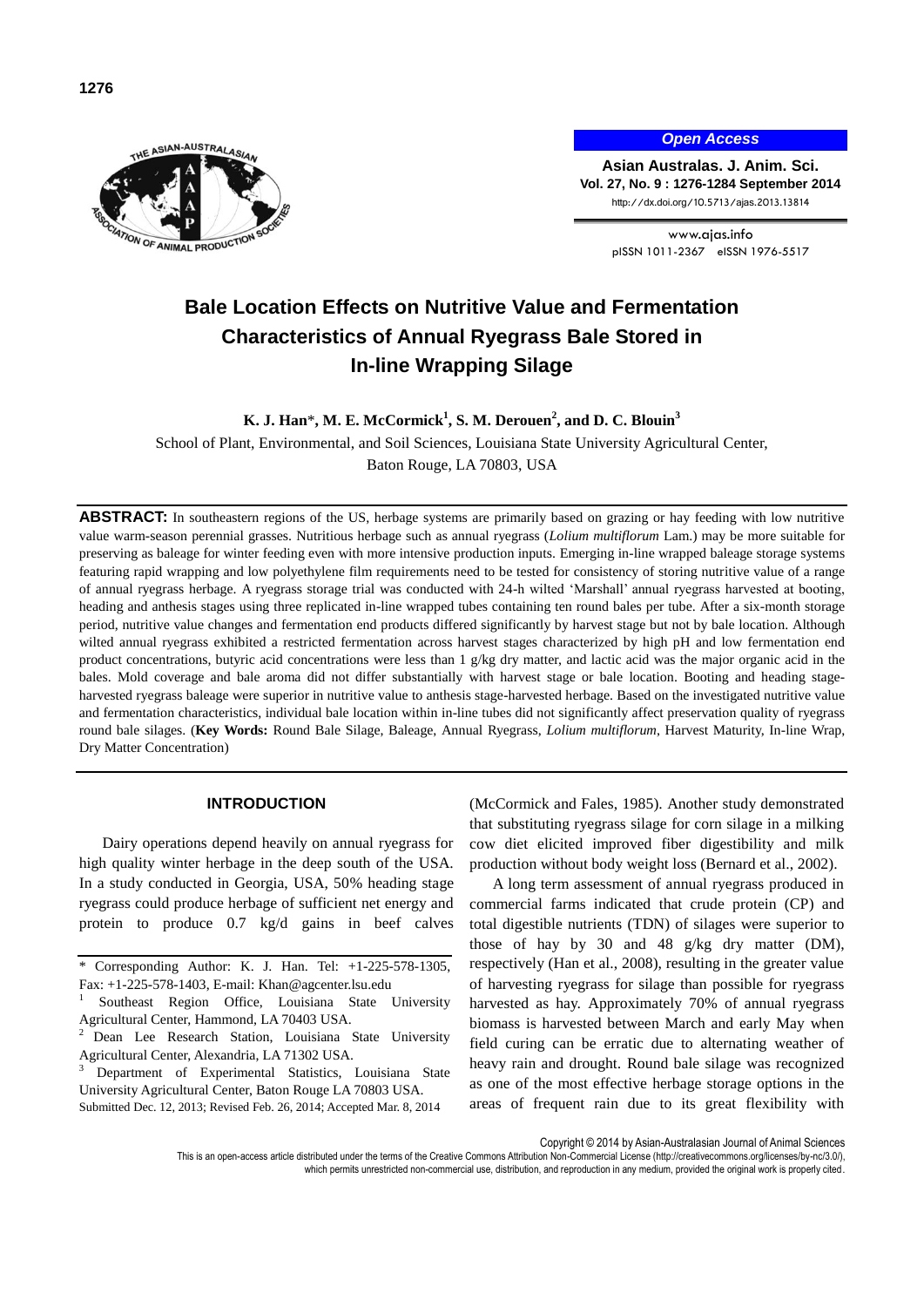weather changes (Haigh, 1990). Individually wrapped bale silage is easily transported and saves the capital investment needed for hay barns.

Although round bale silage has been proposed as an alternative herbage storage practice where hay making is challenging, storing wilted herbage in individually wrapped bales is occasionally vulnerable to spoilage due to poor fermentation or broken plastic wrap. Weak fermentation or restricted fermentation of round bale silage results from a large surface area to volume ratio, variable moisture concentration in herbage, and low packing density compared with precision chopped grass silage (McEniry et al., 2008). These conditions may create more opportunities for spoilage from aerobic deterioration by mold and listeria (Muck and Shinners, 2001; McEniry et al., 2008). Low lactic acid content in silage and wide spread fungal contamination on bale surfaces was commonly found in producers' round bale silage having damaged polyethylene film wrap (O'Brien et al., 2007a). Another survey on round bale silage also indicated that fermentation of round bale silage was generally weak and the pH of 17.9% of round bale silage samples was above 6.5 (Huhnke et al., 1997). Management of air-tight sealing was the key factor in prevention of mold and other aerobic pathogen growth in round bale silage. Generally, silage bales wrapped with six layers of stretch film were more secure against physical damage during bale handling than bales with fewer layers (O'Brien et al., 2007b).

Wrapping individual bales packed tightly each other in a continuous bale tube requires plastic for the sides only thereby providing considerable savings in plastic film compared to individually wrapped bales that must be completely wrapped on sides and ends (Hersom and Kunkle, 2003). It is also anticipated that reduced surface area achieved by using an in-line wrapper may reduce heat dissipation and vulnerability of film to tearing. Since bales are ensiled in one continuous airtight film wrap, there may be substantial opportunities for aerobic spoilage due to air pockets made by uneven bale junctions, uneven floor, bale locations within an in-line wrapped tube, or by wrap punctures. Yet, little information exists documenting nutritional consistency of baleage from in-line stretchwrapped tubes. This study was conducted to investigate changing nutritive value patterns and differences in fermentation aspects of annual ryegrass baleage stored at three advancing harvest stages using an in-line wrapper. A second objective was to evaluate fermentation patterns and nutritional value of ryegrass bales stored in different locations within in-line wrapped tubes.

## **MATERIAL AND METHODS**

#### **Annual ryegrass cultivation and harvest**

Field studies were conducted at the Louisiana State

University Agricultural Center Rosepine Research Station in Rosepine, Louisiana (30° 95′ N, 93° 28′ W) to investigate the effects of maturity and bale location in in-line wrapped tubes of annual ryegrass round bale silage. Soils were a Bowie fine sandy loam (loamy, siliceous, thermic Plinthic Paleudult). Cultivar 'Marshall' annual ryegrass was planted in early October, 2009 at a seeding rate of 28 kg/ha pure live seed using a no-till drill planter. The ryegrass pastures were divided into three paddocks containing 4.1, 4.1, and 2.0 ha and grazed through the winter. In early spring, 103 kg/ha of N was applied as urea after pastures were uniformly mob grazed to 4 to 8 cm stubble height. Beginning from April 5, 2010, pastures were harvested using a flail-type mower at booting stage and wilted for approximately 24 hrs in windrows. As ryegrass pastures reached heading (April 20) or anthesis stages (April 30), similar harvest management was applied.

### **Bale preparation using in-line wrapper**

At each harvest stage, a total of thirty 1.5 m (length) by 1.8 m (diameter) round bales were made using a John Deere 566 model baler (John Deere, Moline IL, USA). Each bale was weighed using a digital platform scale and three core samples from each side of a bale were collected in an airtight plastic sample bag and temporarily stored in an icefilled cooler. The samples were moved into a freezer on the same day and stored until laboratory analyses were available. After weighing individual bales and collecting core samples, each bale was labeled using a plastic tag to track bale location within in-line wrap.

In-line bale wrapping began with placing a labeled bale next to a round bale hay capped with plastic bag, which served as a terminal bale. The plunger of the in-line bale wrapper (TRL 5000, TubeLine Manufacturing Inc., Elmira, Ontario, Canada) packed bales each other on platform and wrapped with six layers of polyethylene film (Sunfilm Silage Wrap, AEP Industries Inc., Waxahachie, TX, USA). Another hay bale capped with a plastic bag was loaded after the 10th bale and wrapped with six layers of plastic films. Each harvest maturity was replicated with three in-line wrapped tubes containing a total of ten bales and two terminal hay bales.

# **Round bale silage evaluation and sample analysis**

After a six month storage period, bales were opened and immediately evaluated for exterior mold coverage  $(1 =$ clean of mold,  $5 = 100\%$  coverage), color, and aroma (1 = heat damaged,  $3 =$  optimum,  $5 =$  moldy). There was no obvious damage to the integrity of the outer wrapping upon opening.

Post-storage core samples were taken from each side in exactly the same manner as the pre-storage bales. Wet silage samples were sub-sampled for determination of pH,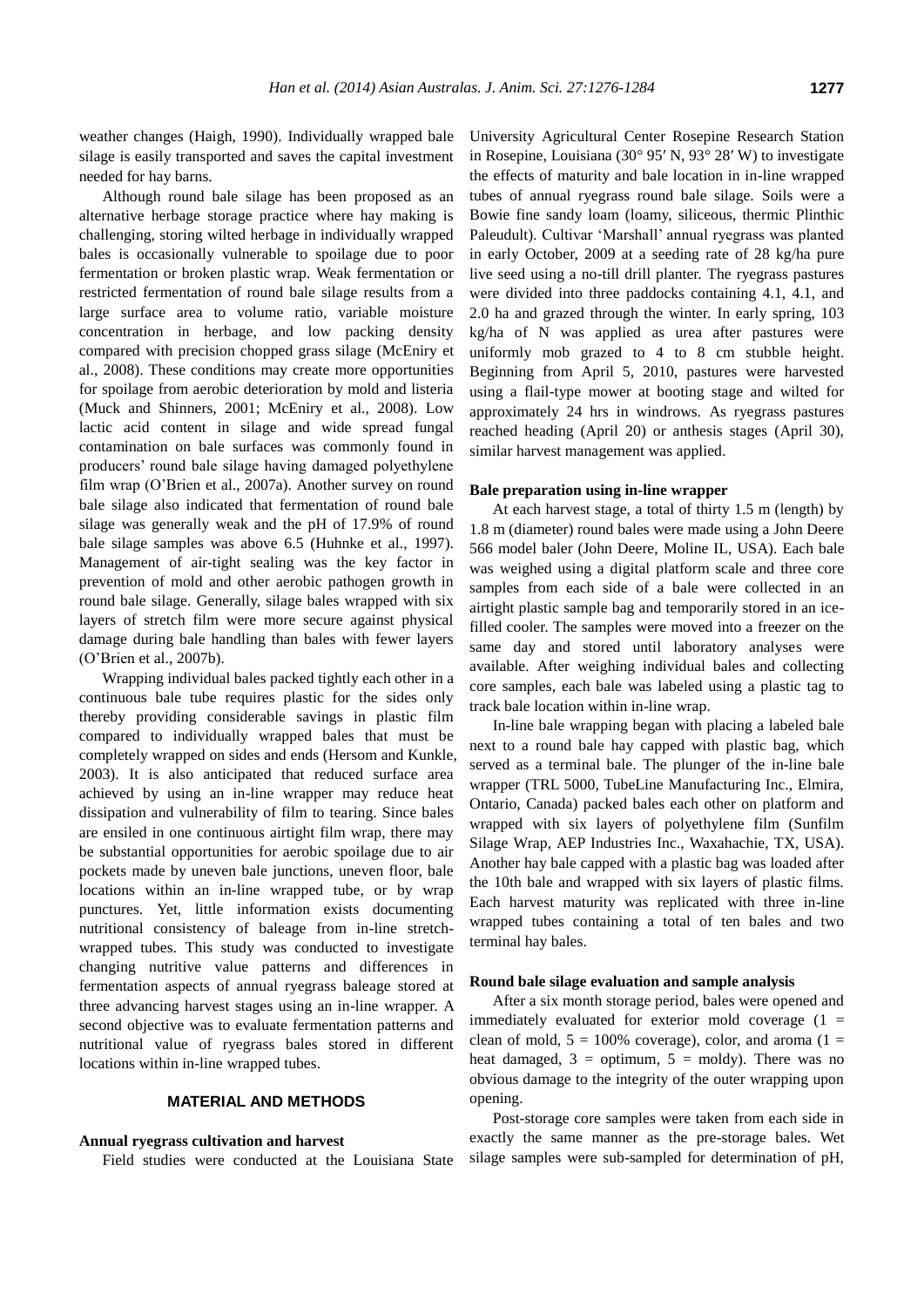lactic acid, ammonia, and volatile fatty acid (VFA) concentrations. Wet silage samples were homogenized for 30 s in distilled water (10:1 w/w). Silage pH was measured on the homogenate after filtering through four layers of cheesecloth. Water soluble carbohydrate (WSC) was analyzed according to Johnson et al. (1966) which is a modification of Dubois et al. (1956). Aliquots of 1-mL filtrate were mixed with  $0.2$  mL of  $25\%$  (v/v) metaphosphoric acid and centrifuged at 5°C at 21,600 g for 20 min. Volatile fatty acids in the supernatant were determined according to Sukhija and Palmquist (1988) and lactic acid concentration was determined according to Adams et al. (1984) using HPLC (PerkinElmer Inc., Foster City, CA, USA).

Another subsample was dried at 55°C for 72 h to determine DM concentration and saved for nutritive value analyses. Dried forage samples were ground to pass a 1-mm screen using a Wiley mill (Arthur H. Thomas Company, Philadelphia, PA, USA). Total N concentration and acid detergent insoluble nitrogen (ADIN) were determined by rapid combustion using a LECO FP-528 Protein Analyzer (LECO Corp. St. Joseph, MI, USA), and CP was calculated as N×6.25. Duplicate 0.50-g samples were used to determine *in vitro* true digestibility (IVTD) by the methods of Goering and Van Soest (1970). Neutral detergent fiber (NDF) and acid detergent fiber (ADF) concentrations were determined with an Ankom Model 200 fiber analyzer (Ankom Technology, Macedon, NY, USA) using a sodium sulphite procedure (Robertson and Van Soest, 1981). Weather data were collected from Louisiana State University Agricultural Center weather stations near the experimental field.

# **Data analysis**

A completely randomized design with repeated measures in space was used to analyze pre- and post-storage nutritive value, fermentation end products, and bale characteristics. There were three in-line tubes for each harvest stage. Each tube had 10 bales. Within each tube, the relative locations of the bales were numbered from 1 to 5, starting from each end and ending in the middle of a wrapped tube, that is, there were two bales at each relative location. Bale storage (pre-preserved wilted forage vs postpreserved silage), and relative bale location effects were fixed. Tube, relative location by tube, and bale effects were random. The GLIMMIX procedure of SAS 9.2 (SAS Institute, 2009) was used to detect treatment differences for the response variables.

# **RESULTS**

Harvest stage effect was significant for all round bale silage characteristics measured, but no within tube bale location effects were detected (Table 1). Storage affected most of bale silage aspects except for DM after six month storage ( $p = 0.51$ ). Also, interactions of bale location with harvest stage or storage were not significant for most bale characteristics investigated in this study. The interactions that occurred between harvest stage and pre and postharvest characteristics (storage) were significant for bale weight, WSC, ADIN, ADF, and NDF, indicating that differences in nutritive value and fermentation of annual ryegrass baleage was mostly determined by forage condition at harvest. Three way interactions were only significant for WSC and ADIN to total N ratio. Therefore, data are presented as harvest stage means by pre- and poststorage in Table 2 or by harvest stage only in Table 3.

# **Bale characteristics and chemical composition**

Pre-ensiled bale weight at booting stage was greater than that of bales at heading or anthesis stage by 27 and 78 kg, respectively (Table 2). After six months of storage, the weights of booting-stage bales decreased by 8% from the pre-storage weight while those of heading and anthesis stage bales changed by 4% or a non-detectable amount, respectively. As presented in Table 1 and 2, WSC concentrations in baleages was affected by the interactions between harvest stage, bale location in the tube, and storage, which resulted in complex of three way harvest management factors. There was a tendency that greater concentration of WSC in forage at less mature stage. Pairwise comparisons of nutritive value between pre and post-ensiled ryegrass silage appeared to vary considerably across harvest stages. All chemical analyses of post storage annual ryegrass demonstrated declines in baleage nutritive value regardless of harvest stage  $(p<0.05)$  (Table 2). The

**Table 1.** Summary of effects from analysis of variance for bale characteristics and nutritive value of annual ryegrass (*Lolium multiflorum* Lam.) harvested at booting, heading, and anthesis stages

|                        | Bale<br>weight          | Bale<br>densitv | DM | <b>WSC</b>     | CP      | ADIN to<br>total N | ADF     | NDF     | IVTD           |
|------------------------|-------------------------|-----------------|----|----------------|---------|--------------------|---------|---------|----------------|
| Bale location $(BL)^1$ | ns                      | ns              | ns | ns             | ns      | ns                 | ns      | ns      | ns             |
| Storage (ST)           | $< \hspace{-0.2em}0.01$ | < 0.01          | ns | < 0.001        | < 0.001 | $< \!\! 0.05$      | < 0.001 | < 0.001 | $<$ 0.001 $\,$ |
| <b>BL×ST</b>           | $<$ 0.05                | $<$ 0.05        | ns | $<$ 0.001 $\,$ | ns      | ns                 | ns      | ns      | ns             |

DM, dry matter; WSC, water soluble carbohydrate; CP, crude protein; ADIN, acid detergent insoluble nitrogen; ADF, acid detergent fiber; NDF, neutral detergent fiber; IVTD, *in vitro* true digestibility; ns, not significant.

<sup>1</sup> Bale order within in-line wrapper tubes.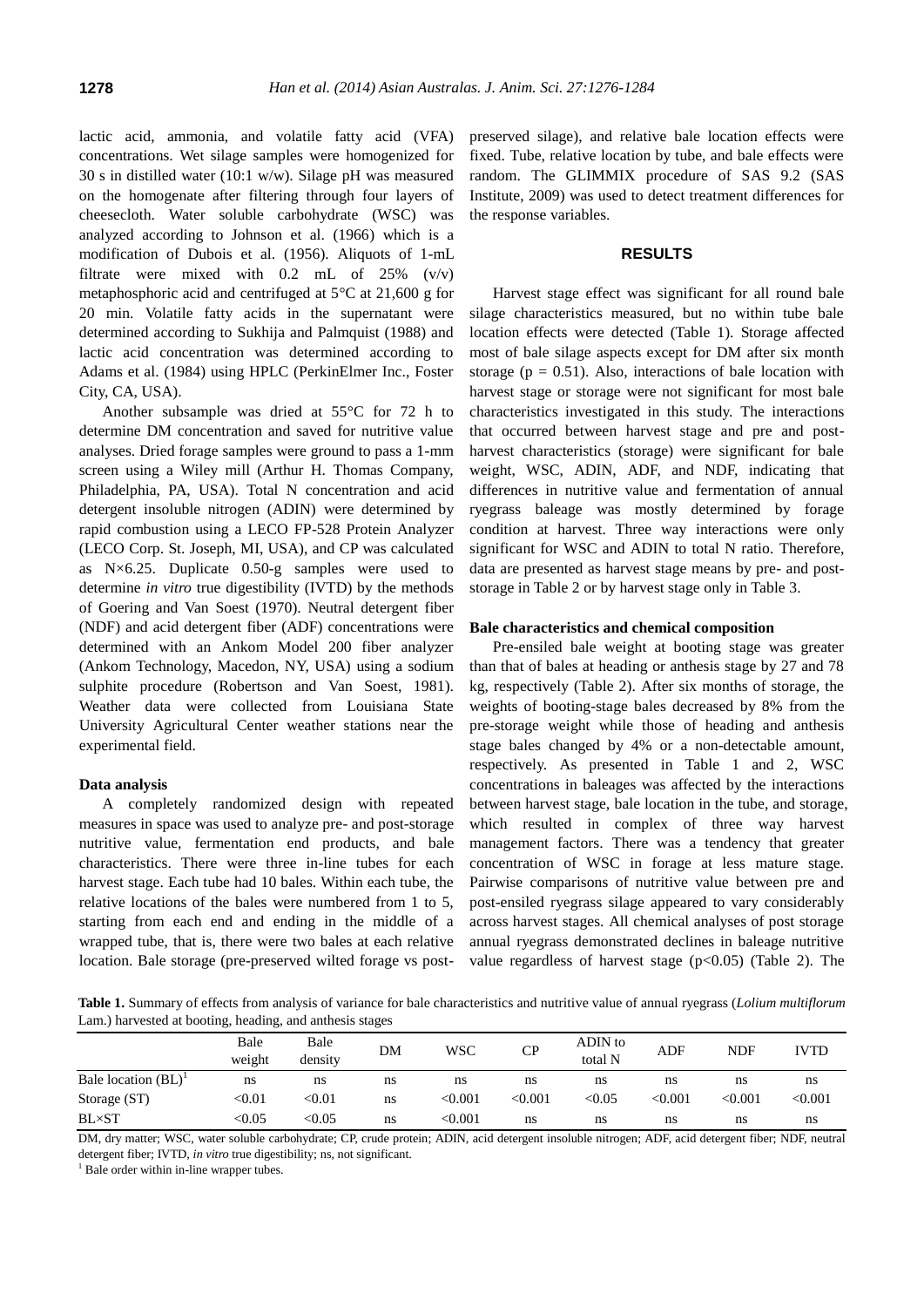|--|

|                           | Harvest stage      |                  |                   |                    |                    |                    |  |
|---------------------------|--------------------|------------------|-------------------|--------------------|--------------------|--------------------|--|
|                           | Booting            |                  |                   | Heading            | Anthesis           |                    |  |
|                           | Pre-storage        | Post-storage     | Pre-storage       | Post-storage       | Pre-storage        | Post-storage       |  |
| Dry bale weight (kg)      | $383^a$            | 354 <sup>b</sup> | 356 <sup>a</sup>  | $341^b$            | 305 <sup>a</sup>   | 309 <sup>a</sup>   |  |
| Bale density $(kg/m^3)$   | $100^a$            | 93 <sup>b</sup>  | 93 <sup>a</sup>   | 89 <sup>b</sup>    | 80 <sup>a</sup>    | 81 <sup>a</sup>    |  |
| DM concentration $(g/kg)$ | 470 <sup>a</sup>   | 463 <sup>a</sup> | $610^a$           | 608 <sup>a</sup>   | $765^{\mathrm{a}}$ | 761 <sup>a</sup>   |  |
| WSC (g/kg DM)             | $41.2^{\rm a}$     | $30.7^{b}$       | 44.9 <sup>a</sup> | $29.7^{b}$         | 37.0 <sup>a</sup>  | $15.4^{b}$         |  |
| $CP$ (g/kg DM)            | 164 <sup>a</sup>   | $142^b$          | 133 <sup>a</sup>  | 119 <sup>b</sup>   | $132^a$            | 109 <sup>b</sup>   |  |
| ADIN (% of total N)       | $12.5^{b}$         | $13.8^{\circ}$   | $19.2^a$          | $20.6^{\circ}$     | $18.2^{b}$         | 31.9 <sup>a</sup>  |  |
| ADF(g/kg DM)              | 302 <sup>b</sup>   | 398 <sup>a</sup> | $326^b$           | 391 <sup>a</sup>   | 327 <sup>b</sup>   | 424 <sup>a</sup>   |  |
| $NDF$ (g/kg $DM$ )        | $548^{\rm b}$      | 606 <sup>a</sup> | 609 <sup>b</sup>  | 617 <sup>a</sup>   | $659^{\rm b}$      | $673^{\mathrm{a}}$ |  |
| IVTD (g/kg DM)            | $795^{\mathrm{a}}$ | 691 <sup>b</sup> | 724 <sup>a</sup>  | $657^{\mathrm{b}}$ | $679$ <sup>a</sup> | 601 <sup>b</sup>   |  |

**Table 2.** Pre- and post-storage characteristics of annual ryegrass (*Lolium multiflorum* Lam.) round bale silages harvested at booting, heading, and anthesis harvest stages

DM, dry matter; WSC, water soluble carbohydrate; CP, crude protein; ADIN, acid detergent insoluble nitrogen; ADF, acid detergent fiber; NDF, neutral detergent fiber; IVTD, *in vitro* true digestibility.

<sup>a,b</sup> Within the same harvest stage, means followed by different letters are significantly different at  $p<0.05$ .

Bale location within in-line tube was not significant for all the fermentation end-products.

differences in bale weight, CP, ADIN, ADF, and NDF between post-storage and pre-storage annual ryegrass differed significantly by harvest stage. The CP concentration decreased up to 17% in anthesis ryegrass baleage compared to earlier harvests. However, compared to pre-storage of booting, heading and anthesis stages ryegrass, the ADIN concentrations in post-storage baleage increased by 10.4%, 7.3%, and 75%, respectively (Table 2). Greater IVTD was obtained in booting stage ryegrass than in the other two more advanced harvest stages in both preand post- storage samples (p<0.01). Decrease in IVTD after storage ranged from 9.2% to 13.0% and did not differ by bale location ( $p = 0.98$ ).

# **Fermentation of annual ryegrass in in-line wrapped tubes**

In addition to differences in nutritive value,

**Table 3.** Fermentation characteristics of annual ryegrass (*Lolium multiflorum* Lam.) round bale silage and summary of effects from analysis of variance

|                             | Harvest stage     |                        |                           |  |
|-----------------------------|-------------------|------------------------|---------------------------|--|
|                             | <b>Booting</b>    | Heading                | Anthesis                  |  |
| pH                          | $5.28^{b}$        | $5.43^{b}$             | 6.59 <sup>a</sup>         |  |
| Titratable acidity (meg/g)  | $1.25^{\rm a}$    | 1.01 <sup>a</sup>      | $0.10^{b}$                |  |
| Ammonia (g/kg TN)           | 21.9 <sup>a</sup> | $13.4^{b}$             | $15.2^{\rm b}$            |  |
| Lactic acid $(g/kg DM)$     | $26.2^a$          | $13.4^{b}$             | 0.50 <sup>c</sup>         |  |
| Acetic acid $(g/kg DM)$     | $10.3^{\rm a}$    | $4.3^b$                | $1 \text{ } 1^{\text{c}}$ |  |
| Propionic acid (g/kg DM)    | $0.40^{\rm a}$    | $< 0.001$ <sup>c</sup> | 0.01 <sup>b</sup>         |  |
| Isobutyric acid $(g/kg DM)$ | $1.40^a$          | 0.01 <sup>b</sup>      | 0.01 <sup>b</sup>         |  |
| Butyric acid (g/kg DM)      | $0.34^{\rm a}$    | $0.02^b$               | $0.02^b$                  |  |
| Total VFA (g/kg DM)         | $38.7^{a}$        | $17.7^{b}$             | 1.70 <sup>c</sup>         |  |
| Lactic to VFA ratio         | $0.64^{\rm a}$    | 0.67 <sup>a</sup>      | $0.25^{b}$                |  |

TN, total nitrogen; DM, dry matter; VFA, volatile fatty acid.

a,b,c Within the same row, means followed by different letters are significantly different at p<0.05.

fermentation characteristics were also found to vary substantially with maturity at ryegrass harvest. Round bales at heading and anthesis stages produced lower concentrations of fermentation end-product than at booting (Table 3). Lactic acid to total VFA ratio of booting, heading, and anthesis were 64%, 67%, and 25%, respectively  $(p<0.05)$ . In the case of anthesis maturity, baleage contained less than 1.0 g/kg DM lactic acid along with extremely low concentrations of propionic and butyric acids.

Visual evaluation of surface mold coverage differed slightly in individual bales within in-line wrapped tubes, but for the most part mold score distributions appeared to follow a random pattern (Figure 3a). However, anthesis stage bales exhibited more inconsistent surface mold scores within a tube. Across harvest stages, mean mold scores were 3.0 and 2.7 for the south end and north end, respectively while middle bales (the mean of bale number 5 and 6) averaged 2.5. These slight differences in mold scores indicate that bales located on the outer edge of a tube had similar air-tight conditions as inner bales.

# **DISCUSSION**

# **Impact of harvest maturity and within-tube bale location**

The different DM concentrations of the forage mass at each harvest stage generally affected mean bale weight change and drier bales shrunk less than wetter bales after storage. The DM concentrations in the forage in the current study were greater than the range of DM concentration for ordinary round bale silages, especially at heading and anthesis stages. Wilting annual ryegrass for round bale silage may require extra caution in the late spring because of the dry weather conditions prevalent during this time of a year. Cutting one morning and baling the next morning (24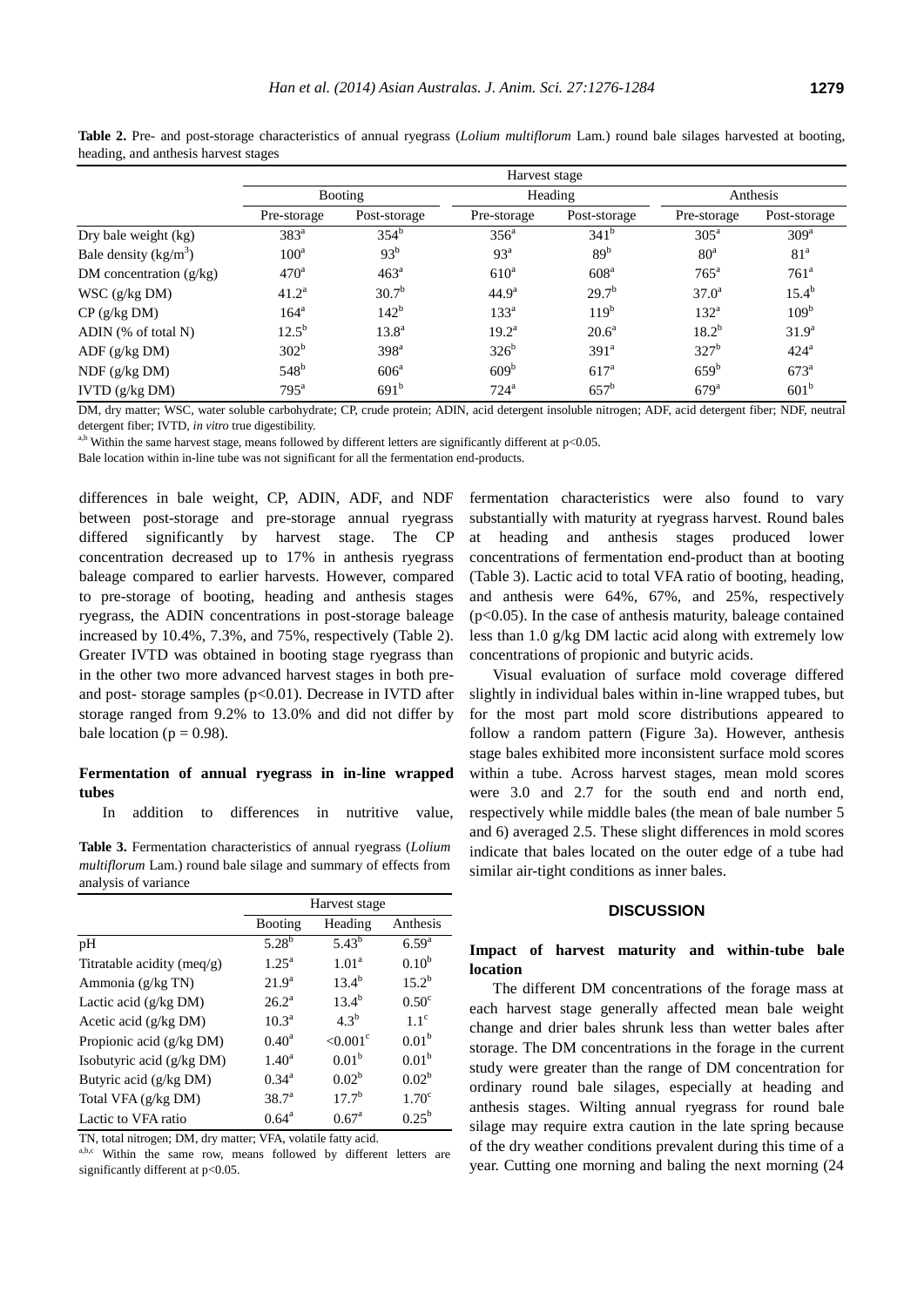h wilt), under unusually dry conditions increased forage DM concentration to greater than 600 g/kg for the two later harvests. In 2010, daily rainfall were at historical lows for April (Figure 1) and from February through May monthly temperatures were above normal (Figure 1). The wilted anthesis stage ryegrass contained only 234 g/kg moisture, which was considered extremely low moisture forage to be preserved in round bale silage. This excessively dried forage mass did not make as high density round bale as the wetter annual ryegrass wilted at booting stage. The mean packing density of the fresh booting stage forage was greater than that of heading or of anthesis stage by up to  $421 \text{ kg/m}^3$ . However, on DM basis, bale density differences became less extreme compared with density expressed on a wet basis. As a result, it appears that harvest and wilting at the booting stage generated more favorable conditions for establishing an anaerobic condition in bales than the other two more advanced stages.

The WSC concentrations in forage may have been affected more sensitively than other nutrient components by harvesting and ensiling management techniques used in this study. Comparison of WSC in pre- and post-storage samples showed heading as a more desirable harvest stage for baleage than later stages as a consequence of more fermentable sugar potential (Table 2). Based on nutritive value and DM yield of annual ryegrass, McCormick (2006) suggested harvest stages between booting and early heading stages as most desirable for baleage production. The degree of WSC concentration difference in pre-storage bales by within-tube bale location and harvest stage was less evident in post-storage bales (Figure 2). Overall, forage WSC concentrations did not exhibit any conclusive pattern with



**Figure 1.** Mean monthly temperature and rainfall at the Rosepine Research Station, Louisiana, USA during the study.

bale location within tube.

Nutritive values of annual ryegrass harvested at booting, heading, and anthesis differed significantly after 24 h wilting (Table 2), indicating that maturity at harvest was the primary factor determining initial forage nutritive value. Nutritive value differences were maintained or slightly altered in the baleage. Most mean separations for CP, ADF, and digestibility in pre-storage bales occurred between booting stage and heading or booting and anthesis stages, indicating that the nutritive value decline of annual ryegrass became more substantial as advancing to heading stage. An investigation on nutritive value changes in annual ryegrass cultivars indicated a rapid decline in energy value from the beginning of seed-head emergence to the full-head stage



**Figure 2.** Water soluble carbohydrate concentration in pre- and post-storage annual ryegrass (*Lolium multiflorum* Lam.) round bale silage ensiled in in-line wrap tubes at booting, heading, and anthesis stages, showing bale location from 1 to 5 ( $1 =$  bales at the both ends and increasing number indicating close to the middle of the tube).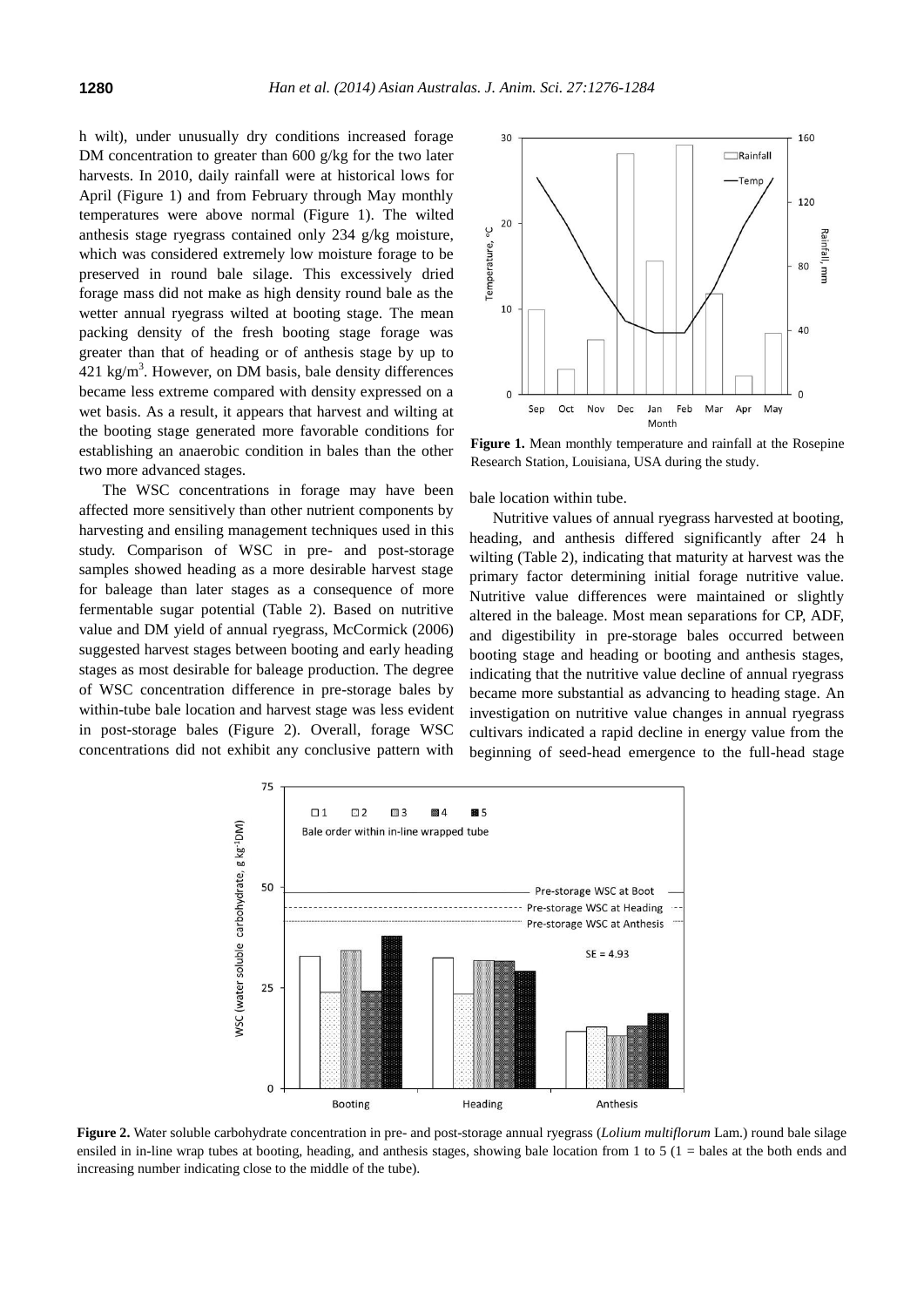(McCormick and Fales, 1985).

It is presumed that drier baleage, such as present in anthesis-stage bales, may have been conducive to more heating from aerobic respiration which leads to elevated ADIN concentrations. Han et al. (2006) observed, high bale core temperatures only during the first 14 days post-storage for alfalfa baleage containing 705 g/kg DM. However in the present study, the respiration at early storage probably consumed significant amount of available sugars and generated more heat-bound protein by the Maillard reaction in anthesis stage ryegrass baleage. Initial bale density on a wet basis of anthesis-stage baleage was only  $100 \text{ kg/m}^3$ while those of booting or heading stage bales were approximately 100% and 50% greater, respectively. This

low bale density likely led to excess oxygen retention in the bale which was a major factor leading to bale heating and high forage ADIN concentrations.

Commonly, ADF and NDF concentrations in baleage increased after storage. In this study, the concentration increase in ADF ranged from 20% to 31% while those of NDF ranged from 10% to 17%. This difference in concentration change may reflect relatively higher concentrations of ligno-cellulose or artifact fiber related to heating. Dewar et al. (1963) reported that a maximum of 22.8% of hemicellulose extracted from *Lolium perenne* was hydrolysable to xylose through hemicellulase reaction during ensiling and degradation of hemicellulose to sugar was maximized at near pH 6. The current study's high pH



**Figure 3.** Visual baleage evaluation of post-storage annual ryegrass (*Lolium multiflorum* Lam.) round bale silage ensiled in in-line wrap tubes at booting, heading, and anthesis stages, showing bale location from 1 to 5 ( $1 =$  bales at the both ends and increasing number indicating close to the middle of the tube). The bale mold scores and bale aromatic scores were from  $1 =$  clean,  $5 = 100\%$  cover (a), and aroma  $1 =$  heat damaged,  $3 =$  optimum,  $5 =$  moldy (b), respectively.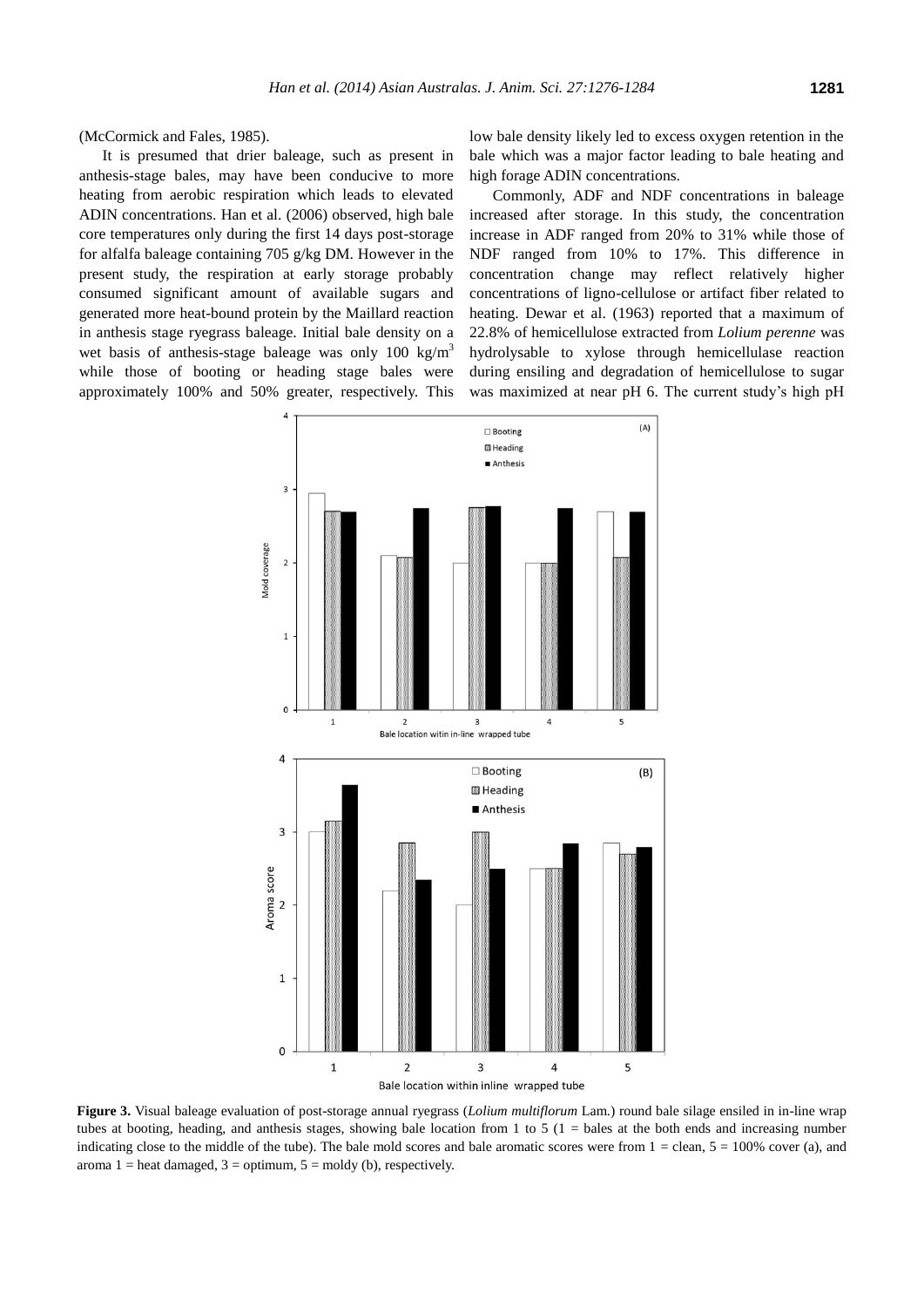baleage may have incurred some portion of hemicellulose degradation through several interrelated mechanisms such as increased enzymatic reaction, bacterial function, or acid hydrolysis. Hemicellulose loss due to acid hydrolysis during the ensiling ranged 3.8% to 5.2% of grass forage DM (McEniry et al., 2008). It is also possible that restricted sugar availability from excess heating and Maillard reactions led to an increased use of hemicellulose during the restricted bale silage fermentation. Consequently, NDF changes during storage were minimal since increases in artifact lignocellulose balanced decreases in forage hemicellulose concentrations. These findings are similar to those of McCormick et al. (2002) where ryegrass bales stored in tubes contained 14.5% more ADF post-ensiling than pre-ensiling, but NDF increases were negligible.

It seems that degradation of nutrients occurred proportionally and did not result in digestibility differences among the treatments. Based on lack of bale location effects for most of nutritive values, the in-line wrapping system appeared capable of maintaining the necessary uniform ensiling conditions required for successful round bale silage storage, regardless of bale location with in tubes.

# **Fermentation within in-line wrapped tubes**

Low fermentation end-product concentration and low acidity are consistent indicators of restricted fermentation in low moisture forage (Muck et al., 1990; Han et al., 2006; Borreani and Tabacco, 2006; Martinson et al., 2011).

Since WSC concentrations did not differ substantially by harvest stage, restricted fermentation particularly for the anthesis stage likely occurred due to inadequate moisture for lactic acid bacteria growth (Muck et al., 2006). Regardless, mean baleage pH was greater than 5.0 for all baleages. Total titratable acidity of annual ryegrass silage made with anthesis stage ryegrass was only one tenth of the acidity of booting or heading stage (Table 3). In earlier research, forage DM concentration was negatively correlated with silage acetic acid, butyric acid, and ammonia-N concentrations while damage on wrap more negatively affected lactic acid content (O'Brien et al., 2007a). Even with the high pH evident in the ryegrass baleages, low acidity did not necessarily indicated spoiled baleage since lactic acid was the major portion of the acid in the stored forage. Overall, the lactic acid concentration in the current study was less than half of lactic acid concentration in another ryegrass baleage study in which forage was ensiled at 335 g/kg DM concentration (McCormick et al., 1998).

A secondary fermentation study with wheat (*Triticum aestivum* L.) and orchardgrass (*Dactylis glomerata* L.) round bales stored in in-line wrapped tubes demonstrated aerobic stability of exposed baleage for up to 32-d at 0.6°C to 19.4°C ambient temperature (Rhein et al., 2005). As demonstrated in that study, high pH (>5.0) silages made from wheat and orchardgrass containing high DM (544 to 624 g/kg) were aerobically stable due to reduced lactic acid bioavailability and low bale moisture concentration (Rhein et al., 2005). The current study's weak fermentation but high DM concentration may be advantageous for winter feeding when cooler temperatures may limit aerobic deterioration.

As with perennial ryegrass (*Lolium perenne* L.), annual ryegrass contains a high concentration of fermentable carbohydrates in stems and approximately 50% of sugar is present as fructan (McGrath, 1988). Haigh (1990) reported 37 g/kg as the minimum WSC concentration for ensiling ryegrass at 230 g/kg DM concentration. Although DM concentrations in the current study were not comparable to Haigh (1990)'s study, the WSC concentration at the three harvest stages would be sufficient for lactic acid fermentation. Nicholson et al. (1991) reported that DM concentrations from 350 to 400 g/kg generated a stronger fermentation with a faster pH drop and more lactic acid production at the early storage stage than forage tested containing 450 to 500 g/kg DM. These data are supported by McCormick et al. (1998) in which annual ryegrass baleage containing 335 g/kg had a pH of 4.8 and lactic acid concentration 51.0 g/kg DM. Ammonia concentration was greater in bales made with booting stage maturity forage than those in heading or anthesis stages (Table 3). As reported in Nicholson et al. (1991)'s round bale silage study, ammonia to total N ratio for high moisture baleage (booting stage) was higher than low moisture baleages (heading or anthesis) after six months of storage.

#### **Visual and sensory evaluation**

According to Martinson et al. (2011), wrapping high moisture hay was just as effective in limiting mold growth as was achieved with hay baled at 124 g/kg moisture. The low moisture ryegrass in this study, which was not suitable for baleage and was still too wet for successful hay production, could be preserved as baleage using the in-line wrapper to eliminate oxygen penetration. A sensory test also indicated that bale aroma scores were distributed in a random pattern (Figure 3b). Several bales located on the tube interior possessed a favorable silage aroma and also several bales located at the end of tubes scored high for aroma indicating that bales were preserved without major deterioration. Bales stored at anthesis had a broader range of aroma evaluation scores than booting or heading stage, indicating somewhat variable storage conditions with drier biomass.

#### **IMPLICATIONS**

Since annual ryegrass yield and nutritive value are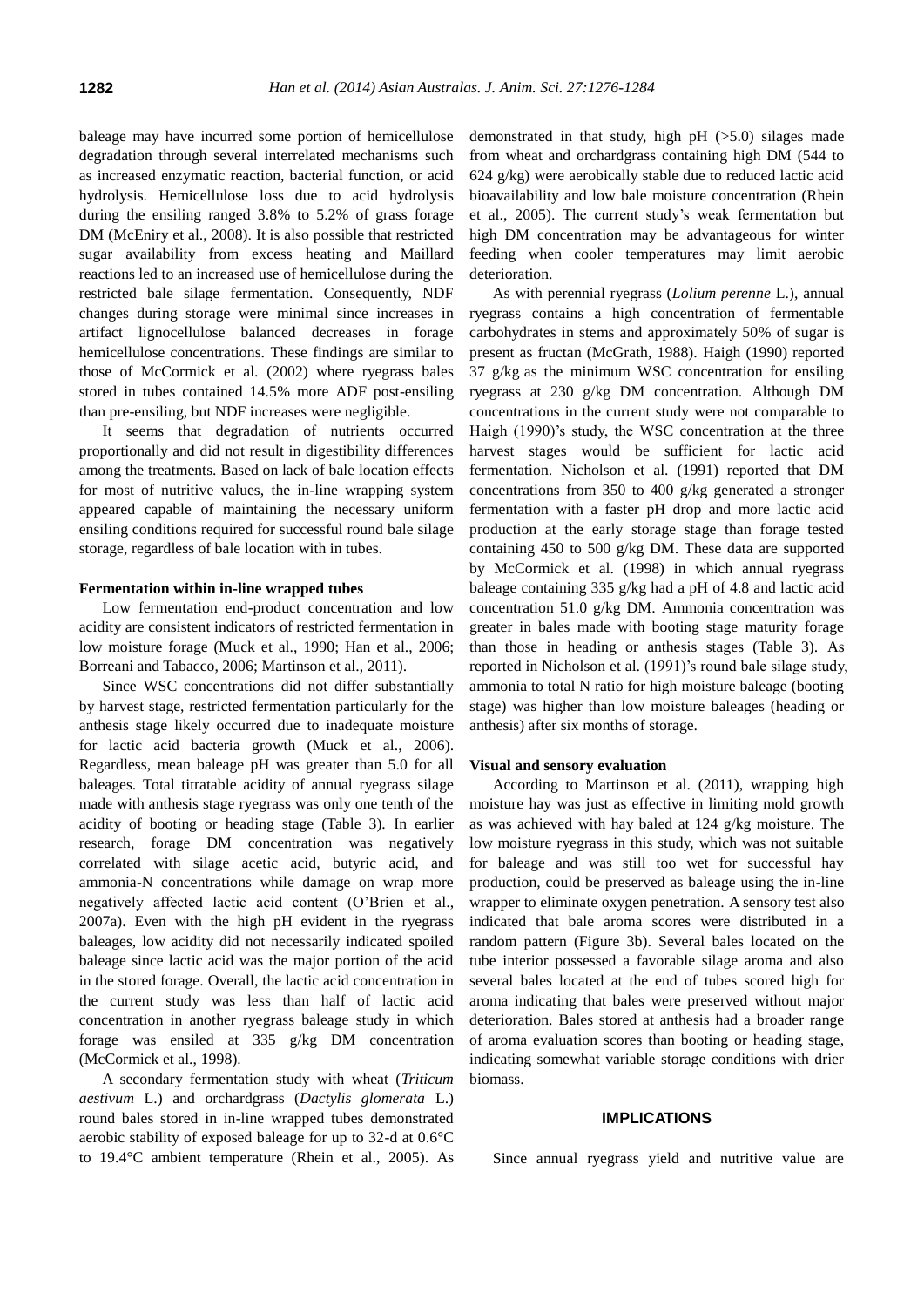optimal in the southeast US when hay curing conditions are usually less than optimal, a more dependable storage strategy requiring shorter forage wilting times is required. Round bale silage is a flexible forage conservation system that minimizes wilting time thereby allowing earlier harvest of winter annual forages such as annual ryegrass. This study demonstrated that optimum stage of harvest for ryegrass baleage was at booting or heading and that low moisture baleage crops could be stored with an in-line wrapper without severe quality loss. Moreover, bales preserved in different locations within in-line wrapped tubes did not demonstrate any consistent nutritive value or fermentation pattern differences.

# **ACKNOWLEDGMENTS**

Authors thank Louisiana Cattlemen's Association for partial funding required to conduct this study.

# **REFERENCES**

- Adams, R. F., R. L. Jones, and P. L. Conway. 1984. [High](http://www.sciencedirect.com/science/article/pii/S0378434700851361)  [performance liquid chromatography of microbial acid](http://www.sciencedirect.com/science/article/pii/S0378434700851361)  [metabolites.](http://www.sciencedirect.com/science/article/pii/S0378434700851361) J. Chromatogr. B. Biomed. Sci. Appl. 336:125- 137.
- Bernard, J. K., J. W. West, and D. S. Trammell. 2002. [Effect of](http://www.sciencedirect.com/science/article/pii/S0022030202743075)  [replacing corn silage with annual ryegrass silage on nutrient](http://www.sciencedirect.com/science/article/pii/S0022030202743075)  [digestibility, intake, and milk yield for lactating dairy cows.](http://www.sciencedirect.com/science/article/pii/S0022030202743075) J. Dairy Sci. 85:2277-2282.
- Borreani, G. and E. Tabacco. 2006. [The effect of a baler chopping](https://dl.sciencesocieties.org/publications/aj/abstracts/98/1/1)  [system on fermentation and losses of wrapped big bales of](https://dl.sciencesocieties.org/publications/aj/abstracts/98/1/1)  [alfalfa.](https://dl.sciencesocieties.org/publications/aj/abstracts/98/1/1) Agron. J. 98:1-7.
- Dewar, W. A., P. McDonald, and R. Whittenbury. 1963. [The](http://onlinelibrary.wiley.com/doi/10.1002/jsfa.2740140610/abstract)  [hydrolysis of grass hemicelluloses during ensilage.](http://onlinelibrary.wiley.com/doi/10.1002/jsfa.2740140610/abstract) J. Sci. Food Agric. 14:411-417.
- Dubois, M., K. A. Giles, J. K. Hamilton, P. A. Rebers, and F. Smith. 1956. [Colorimetric method for determination of sugars](http://pubs.acs.org/doi/abs/10.1021/ac60111a017)  [and related substances.](http://pubs.acs.org/doi/abs/10.1021/ac60111a017) Anal. Chem. 28:350 -356.
- Goering, H. K. and P. J. Van Soest. 1970. Forage Fiber Analyses (Apparatus, Reagents, Procedures, and Some Applications). Agric. Handbook No. 379. U.S. Department of Agriculture, Agricultural Research Service, Washington, DC.
- Haigh, P. M. 1990. [Effect of herbage water-soluble carbohydrate](http://onlinelibrary.wiley.com/doi/10.1111/j.1365-2494.1990.tb01949.x/abstract?deniedAccessCustomisedMessage=&userIsAuthenticated=false)  [content and weather conditions at ensilage on the fermentation](http://onlinelibrary.wiley.com/doi/10.1111/j.1365-2494.1990.tb01949.x/abstract?deniedAccessCustomisedMessage=&userIsAuthenticated=false)  [of grass silages made on commercial farms.](http://onlinelibrary.wiley.com/doi/10.1111/j.1365-2494.1990.tb01949.x/abstract?deniedAccessCustomisedMessage=&userIsAuthenticated=false) Grass Forage Sci. 45:263-271.
- Han, K. J., M. Collins, E. S. Vanzant, and C. T. Dougherty. 2006. Characteristics of baled silage made from first and second cuttings of wilted and severely-wilted forages. Grass Forage Sci. 61:22-31.
- Han, K. J., M. E. McCormick, and R. Walz. 2008. Review of Louisiana and Mississippi Livestock Producer Sample Analyses. Southeast Research Station Field Day Summaries, 2008. Louisiana State University Agricultural Center, Baton Rouge, LA, USA. pp. 20-23.

Hersom, M. and W. E. Kunkle. 2003. Harvesting, Storing and

Feeding Foragers as Round Bale Silage. Pub. AN145, Dept. Anim. Sci., Florida Cooperative Extension Service, UF/IFAS, Gainsville, FL, USA. Oct. 2003. Revised Sep. 2011.

- Huhnke, R. L., R. E. Muck, and M. E. Payton. 1997. Round bale silage storage losses of ryegrass and legume-grass forages. Appl. Eng. Agric. 13:451-457.
- Johnson, R. R., T. L. Balwani, L. J. Johnson, K. E. McClure, and B. A. Dehority. 1966. [Corn plant maturity. II. Effect on](http://www.journalofanimalscience.org/content/25/3/617.short) *in vitro*  [cellulose digestibility and soluble carbohydrate content.](http://www.journalofanimalscience.org/content/25/3/617.short) J. Anim. Sci. 25:617-623.
- Martinson, K., W. Coblentz, and C. Sheaffer. 2011. [The effect of](http://www.sciencedirect.com/science/article/pii/S0737080611003534)  [harvest moisture and bale wrapping on forage quality,](http://www.sciencedirect.com/science/article/pii/S0737080611003534)  [temperature, and mold in orchardgrass hay.](http://www.sciencedirect.com/science/article/pii/S0737080611003534) J. Equine Vet. Sci. 31:711-716.
- McCormick, M. E. and S. L. Fales. 1985. Ryegrass for silages: Stage of maturity and varietal influence on quality. Research Report. 465. ed. Univ. Georgia. Exp. Stn., ISSN 0072-128X.
- McCormick, M. E., G. J. Cuomo and D. C. Blouin. 1998. [Annul](https://dl.sciencesocieties.org/publications/jpa/abstracts/11/3/293)  [ryegrass stored as balage, haylage, or hay for lactating dairy](https://dl.sciencesocieties.org/publications/jpa/abstracts/11/3/293)  [cattle.](https://dl.sciencesocieties.org/publications/jpa/abstracts/11/3/293) J. Prod. Agric. 11:293-300.
- McCormick, M. E. J. F. Beatty, and J. M. Gillespie. 2002. Ryegrass Bale Silage Research and Management Practices. Louisiana Agricultural Experiment Station Research Summary No. 144, pp. 1-16.
- McCormick, M. E. 2006. Bale silage production issues. Proceedings of The 60th Southern Pasture and Forage Crop Improvement Conference, April 11-13, 2006; Auburn, AL, USA.
- McGrath, D. 1988. [Seasonal variation in the water-soluble](http://www.jstor.org/discover/10.2307/25556216?uid=3738392&uid=2&uid=4&sid=21103943645837)  [carbohydrates of perennial and Italian ryegrass under cutting](http://www.jstor.org/discover/10.2307/25556216?uid=3738392&uid=2&uid=4&sid=21103943645837)  [conditions.](http://www.jstor.org/discover/10.2307/25556216?uid=3738392&uid=2&uid=4&sid=21103943645837) Irish J. Agric. Res. 27:131-139.
- McEniry, J., P. O'Kiely, N. J. W. Clipson, P. D. Forristal, and E. M. Doyle. 2008. [The microbiological and chemical composition](http://onlinelibrary.wiley.com/doi/10.1111/j.1365-2494.2008.00645.x/abstract;jsessionid=90CDF31A38752F3CAA9FF5BF32AF3293.f04t02?deniedAccessCustomisedMessage=&userIsAuthenticated=false)  [of silage over the course of fermentation in round bales](http://onlinelibrary.wiley.com/doi/10.1111/j.1365-2494.2008.00645.x/abstract;jsessionid=90CDF31A38752F3CAA9FF5BF32AF3293.f04t02?deniedAccessCustomisedMessage=&userIsAuthenticated=false)  [relative to that of silage made from unchopped and precision](http://onlinelibrary.wiley.com/doi/10.1111/j.1365-2494.2008.00645.x/abstract;jsessionid=90CDF31A38752F3CAA9FF5BF32AF3293.f04t02?deniedAccessCustomisedMessage=&userIsAuthenticated=false)[chopped herbage in laboratory silos.](http://onlinelibrary.wiley.com/doi/10.1111/j.1365-2494.2008.00645.x/abstract;jsessionid=90CDF31A38752F3CAA9FF5BF32AF3293.f04t02?deniedAccessCustomisedMessage=&userIsAuthenticated=false) Grass Forage Sci. 63:407- 420.
- Muck, R. E. 1990. Dry matter level effects on alfalfa silage quality: II. Fermentation products and starch hydrolysis. Trans. ASAE. 33:373-381.
- Muck, R. E. and K. J. Shinners. 2001. Conserved Forage (Silage and Hay): Progress and Priorities. International Grassland Congress.

www.internationalgrasslands.org/files/igc/publications/2001/te ma21-1.pdf Accessed Jun 20, 2011.

- Muck, R. E. 2006. Fermentation characteristics of round-bale silages. Proceedings of The 60th Southern Pasture and Forage Crop Improvement Conference, April 11-13, 2006; Auburn, AL, USA.
- Nicholson, J. W. G., R. E. McQueen, E. Charmley, and R. S. Bush. 1991. [Forage conservation in round bales or silage bags: effect](http://pubs.aic.ca/doi/abs/10.4141/cjas91-138)  [on ensiling characteristics and animal performance.](http://pubs.aic.ca/doi/abs/10.4141/cjas91-138) Can. J. Anim. Sci. 71:1167-1180.
- O'Brien, M., P. O. Kiely, P. D. Forristal, and H. T. Fuller. 2007a. [Visible fungal growth on baled grass silage during the winter](http://www.animalfeedscience.com/article/S0377-8401(07)00034-X/abstract)  [feeding season in Ireland and silage characteristics associated](http://www.animalfeedscience.com/article/S0377-8401(07)00034-X/abstract)  [with the occurrence of fungi.](http://www.animalfeedscience.com/article/S0377-8401(07)00034-X/abstract) Anim. Feed Sci. Technol. 139:234-256.